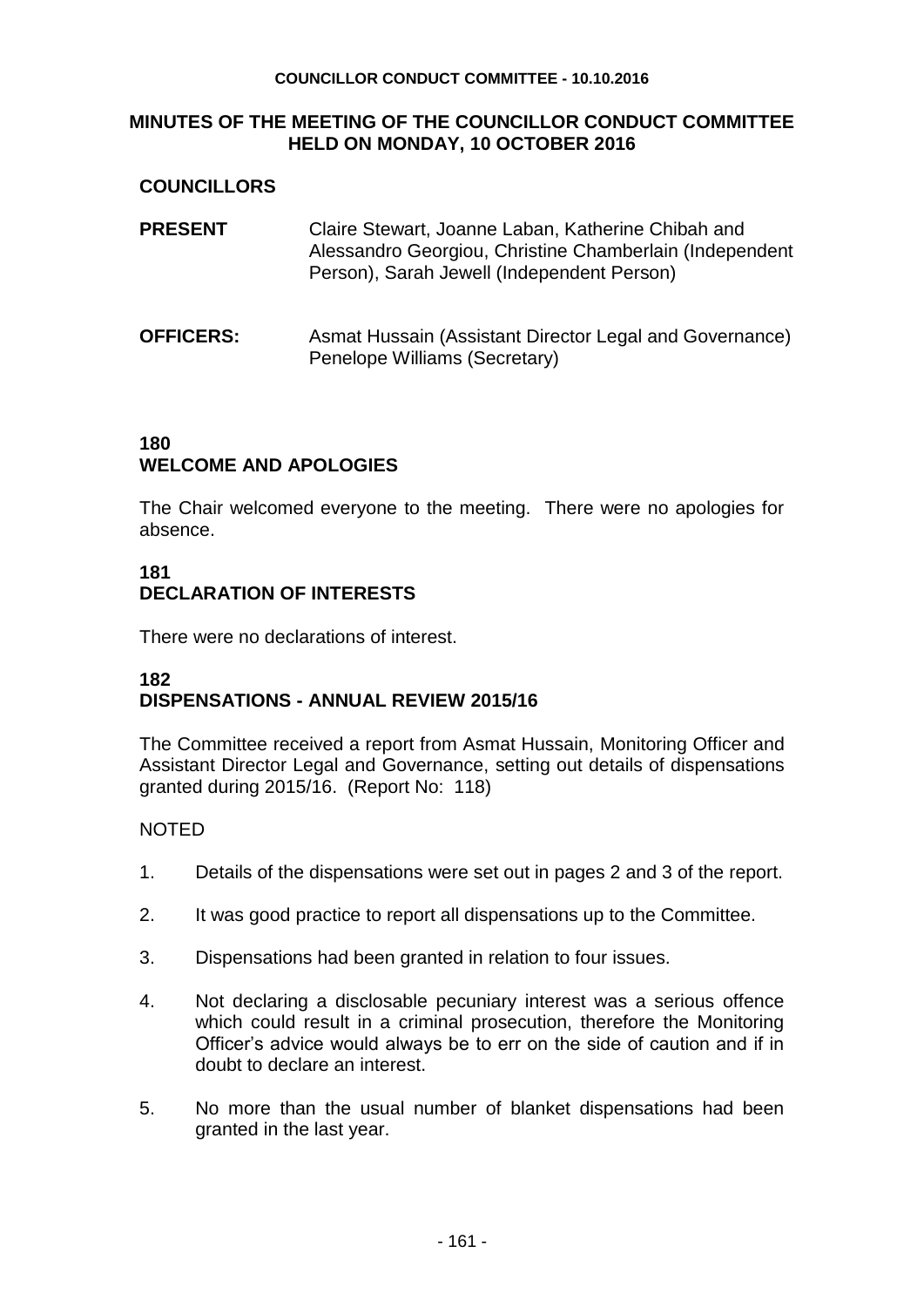- 6. Some members were concerned that councillors were not aware of the potential seriousness of not declaring when necessary.
- 7. A refresher training session on all aspects of councillor conduct was being planned. This would emphasise the importance of declaring disclosable pecuniary interests.
- 8. The whips would try and make sure that members attended.

**AGREED** to note that the Monitoring Officer and the Councillor Conduct Committee had granted the dispensations during 2015/16, listed in section 3 of the report.

### **183**

# **REVIEW OF COUNCILLOR COMPLAINTS PROCESS**

The Committee received a report from Asmat Hussain, Monitoring Officer and Assistant Director of Legal and Governance seeking the views of the Committee as to whether a review of or any changes to the Councillor Complaints Process was needed. (Report No: 121 in the To Follow Pack).

### **NOTED**

- 1. The current complaints procedure was due a refresh as it had not been reviewed since 2013.
- 2. Concern had recently been raised that there could be circumstances where a complaint raised issues that were felt to warrant further investigation even if a complaint had been withdrawn or resolved to the satisfaction of the complainant. In these circumstances, under the current complaints procedure, the Monitoring Officer did not have any authority to carry out further investigation or to refer the matter to the Councillor Conduct Committee.
- 3. Not many complaints had been withdrawn in this way.
- 4. Christine Chamberlain, Independent Person, felt that there should be this provision so that where a complaint raised a bigger issue for the Council this could be looked at.
- 5. It was felt that the Council should be able to have the power to sanction any inappropriate behaviour.
- 6. Further investigation would only occur in circumstances where a complaint had been bought to the attention of the Monitoring Officer.
- 7. Members expressed regret that the committee no longer had enough power to sanction poor behaviour.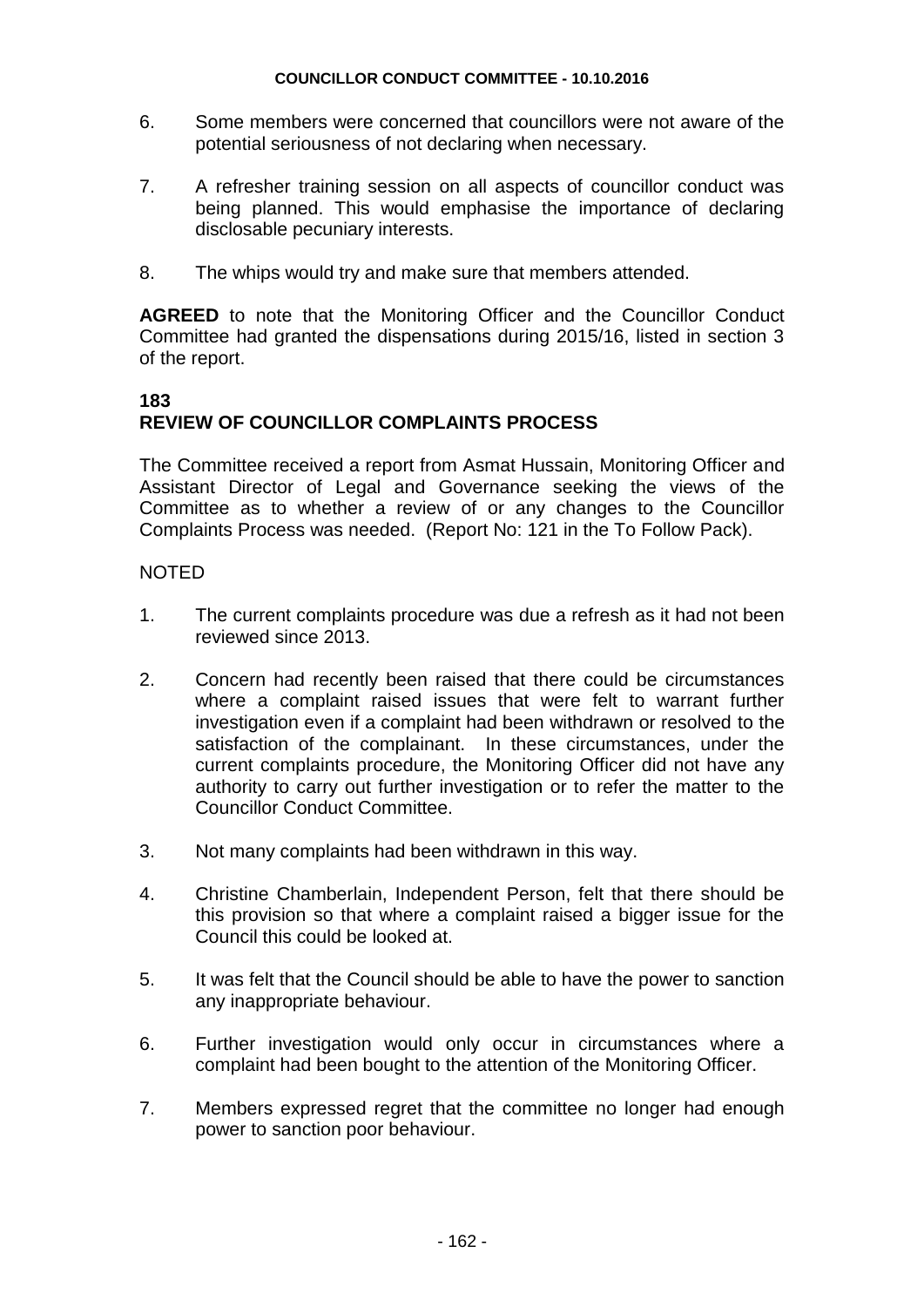- 8. The Council in general was governed by the laws on proportionality when setting up its committees. The Councillor Conduct Committee did not conform to the proportionality rules as the proportionality rules had been dis-applied in this case to make it apolitical.
- 9. The Monitoring Officer would review the complaints procedure and report back to the next meeting of the Committee.
- 10. It was suggested that any comments, suggestions or views on the procedure should be emailed to the Monitoring Officer.

### **AGREED**

- 1. To undertake a review of the procedure for complaints against councillors and co-opted persons.
- 2. To consider, as part of the review giving the Monitoring Officer in consultation with the independent persons the following authority:

"Where a registered complaint is subsequently withdrawn or resolved outside the Procedure, the Monitoring Officer in consultation with Independent Persons(s) has the discretion to decide if the matter has been adequately and/or proportionately resolved or whether, given the substance of the original complaint, it should be escalated to the Committee for further consideration/resolution".

### **184 MEMBER TRAINING AND DEVELOPMENT**

The Committee received a report from the Monitoring Officer and Assistant Director of Legal and Governance updating members following a report to the Councillor Conduct Committee in September 2015 providing a summary of the member development programme 2015/16 and 2016/17. (Report No: 119)

#### NOTED

- 1. Consultation would take place with Councillor Simon as to whether this issue was best discussed at the Member and Democratic Services Group or at the Councillor Conduct Committee. Duplication should be avoided.
- 2. There have been concerns about the poor attendance of members at some of these sessions. At sessions where an external trainer has been employed a minimum of 20 members would need to attend to make it viable. If less than 20 signed up, sessions would be cancelled.
- 3. The whips were asked to encourage members to attend sessions.
- 4. Members were asked to email any suggestions for subjects for future training to the Monitoring Officer.